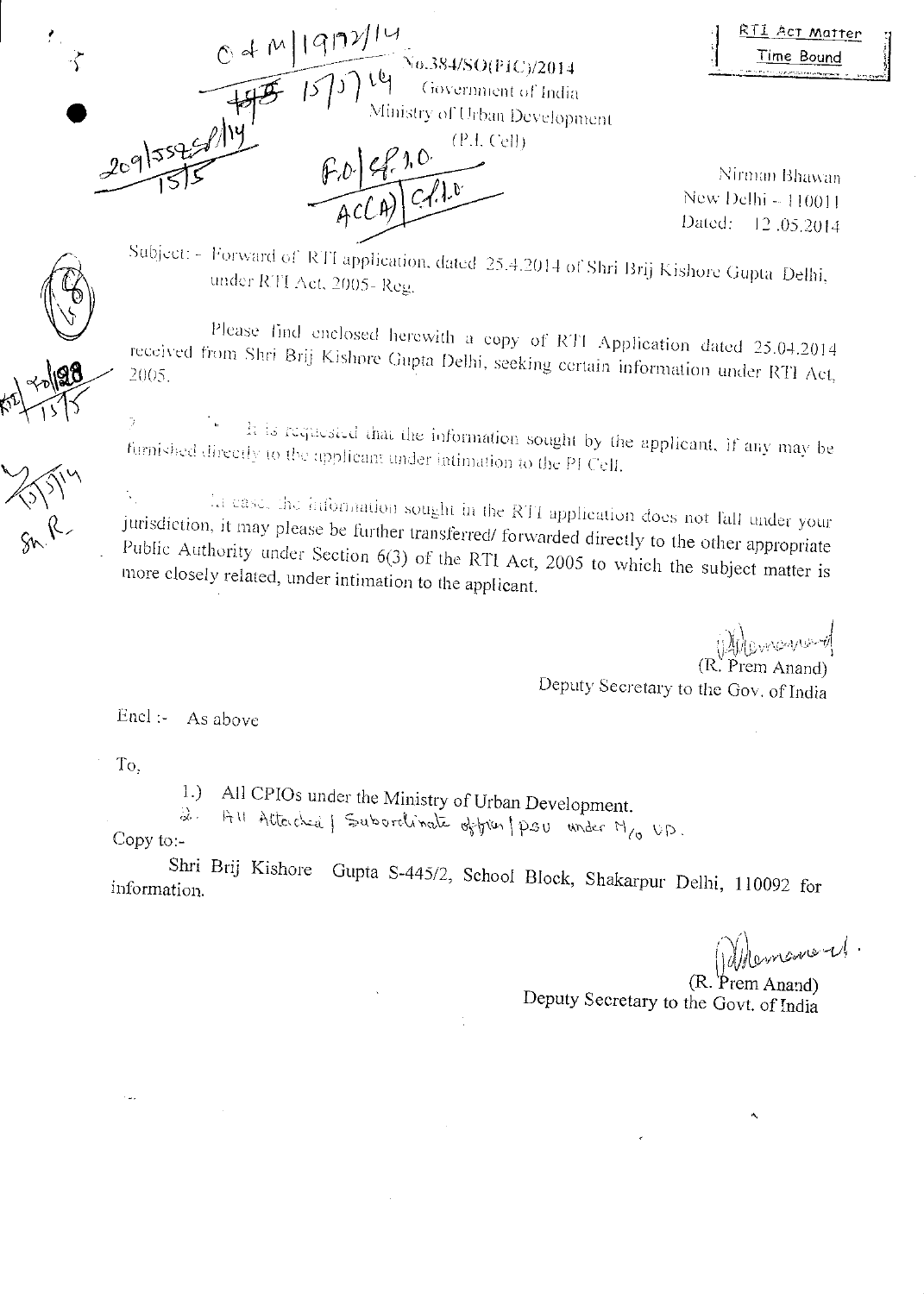Speed Post

 $121514$  $237 - 46778$ 

To,

Public Information Officer, Ministry of Urban Development, Government Of India, Nirman Bhawan, New Delhi 110011

Sir,

Subject: Request for Information under Right to Information Act 2005.

I Brij Kishore Gupta, 5/0 Late Sri. Om Prakash Gupta. Resident of S-4145/2, School Block, Shakarpur Delhi-110092. Mobile Number: 9810435131. Wish to seek information as under:

Would you, please, like to inform the 'total Number of Services / Benefits available, Disbursed /Delivered /Discharged/Rendered to the Citizens of India as a Citizen Rights, Voter's Rights, Tax Payer's Rights, Rights Guaranteed Under the Constitution of India from Government of India/ State Governments (Under Central Government Legislations) Corporate, Charitable Trusts and Societies, Media etc. **enjoying the blessings, discretionary benefits and privileges,** for the welfare of General Public as Free of Cost, Subsidised or on Full Payment with or without Reservation for certain Class and Category.

- 2. List of Unproductive Departments either disbanded or liable for disbandment.
- **The instant Application under Right to Information Act specifically pertains to Policy Matters of the Parent Department. Hence, be transferred..** need **not to**

**Note:- Purpose of enacting the Right to information Act is to provide duly signed Information to validate the Accountability.** 

I hereby inform that following formalities have been completed by me:

1. That I am submitting a Postal Order of requisite fee of Rs. 10/- by way of Postal Order No. 23F 407718.

Dared: 25-04-2014

(B. K. Gupta)

 $f_{T5}$ No. 384/50 (PIC)/2014 Signature of Applicant